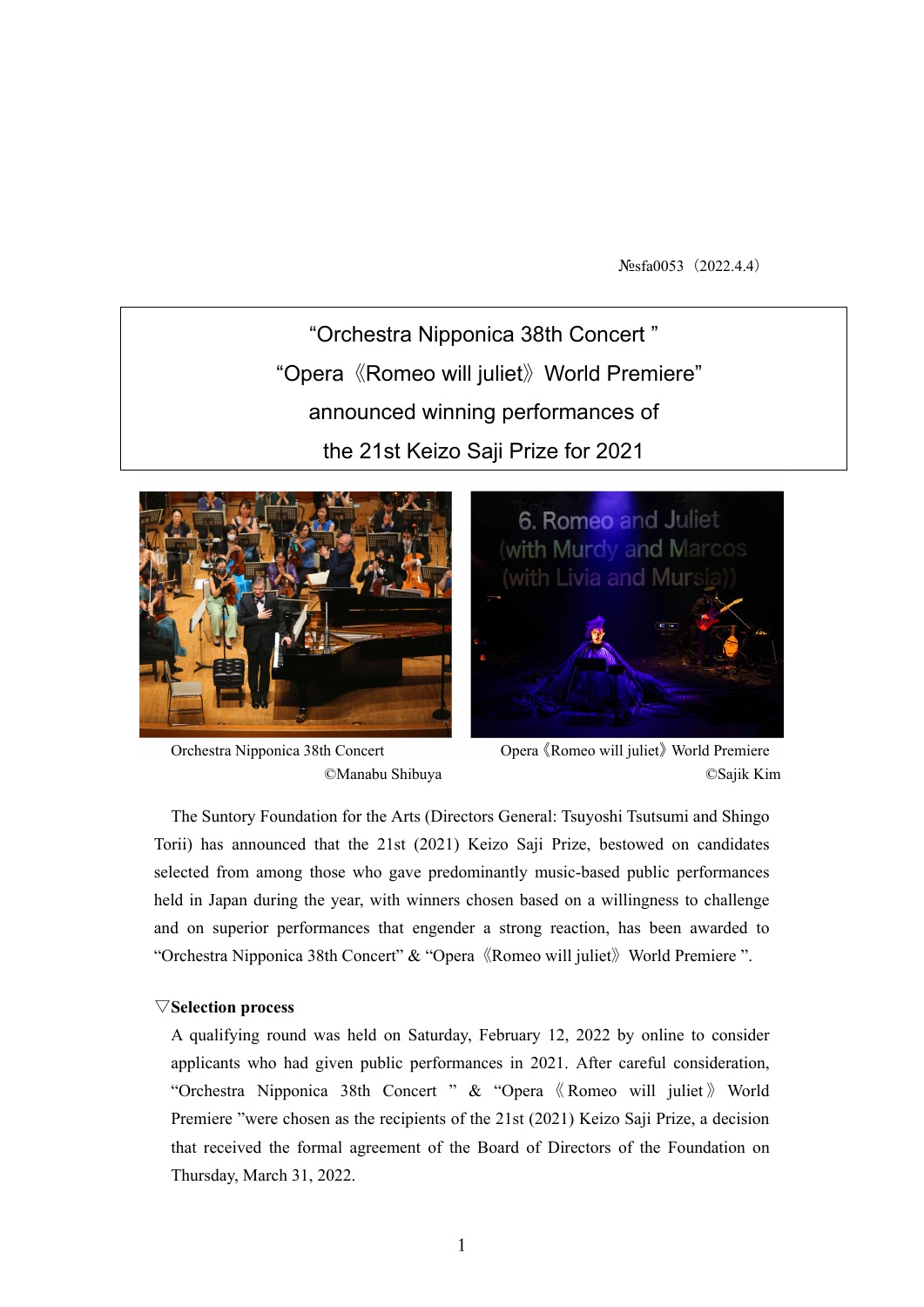$\nabla$ **Prize-money** Total  $\yen$  2,000,000,  $\yen$  1,000,000 will be given for each.

### ▽**The members of the selection committee**

Seiji Choki, Atsuya Funaki, Nobuhiro Ito, Seiko Ito, Morihide Katayama,

Mikako Mizuno, Yoshihiko Nonomura, Miyuki Shiraishi (In alphabetical order)

### ▽**"Orchestra Nipponica 38th Concert "**

#### **(Reason for the award)**

Orchestra Nipponica's "Teizo Matsumura Symphonic Works Exhibition" presented outstanding performances of the composer's *Piano Concerto No. 1* (1973), *To the Night of Gethsemane* (2002/2005) and *Symphony No. 1* (1965), confronting our modern age with the thoughts and sensibilities of this master of the Showa period.

Though the dates the three works were composed are separated by years, and there is a gap in their respective grammar, one is not given the impression that Matsumura's youthful energy of the 1960s and 70s is separate from the mature orchestration of *Gethsemane*. Working through the latter half of the Showa period, he remained acutely aware of the tactile sensation of Japan even while influenced by the Western European avant-garde. He continued to maintain a strong sense of individuality, establishing a worldview that went beyond his technique and leading to a divinely inspired writing style. That path was clearly revealed by Orchestra Nipponica under the baton of Ichiro Nodaira.

Structural uncertainty is replaced by individualistic, unique contrasts and figure associations. While relying on a French grammar, the orchestra is not in pursuit of resonance so much as in contrasting instrumentation along structural milestones, thus revealing the diversity of the orchestration in its original sense. In particular, Yasuo Watanabe's stately solo in the *Piano Concerto* served as a unifying core, highlighting the work as a pioneer of the unique contemporary Japanese orchestration that dominated the 1980s and 90s.

Unlike sound creation today, which employs special performance techniques and the catabolism of overtones, the *Symphony No. 1* uses so-called harmonized sounds, spun across time in ostinato; this performance revealed a special new dimension to this technique. The balance between instruments and the subtle accents within phrases created a texture that was never flat. Combined with conductor Nodaira's own sense of timbre, this drew forth new shadings that brought out completely new impressions from Matsumura's work.

The 38th Concert of Orchestra Nipponica, which dared to place the great legacy of the Showa period in the field of today's acoustics and tackled the effort with a sense of challenge, brought out new value in the work and delivered a performance worthy of the Keizo Saji Prize.

(Mikako Mizuno, Committee Member)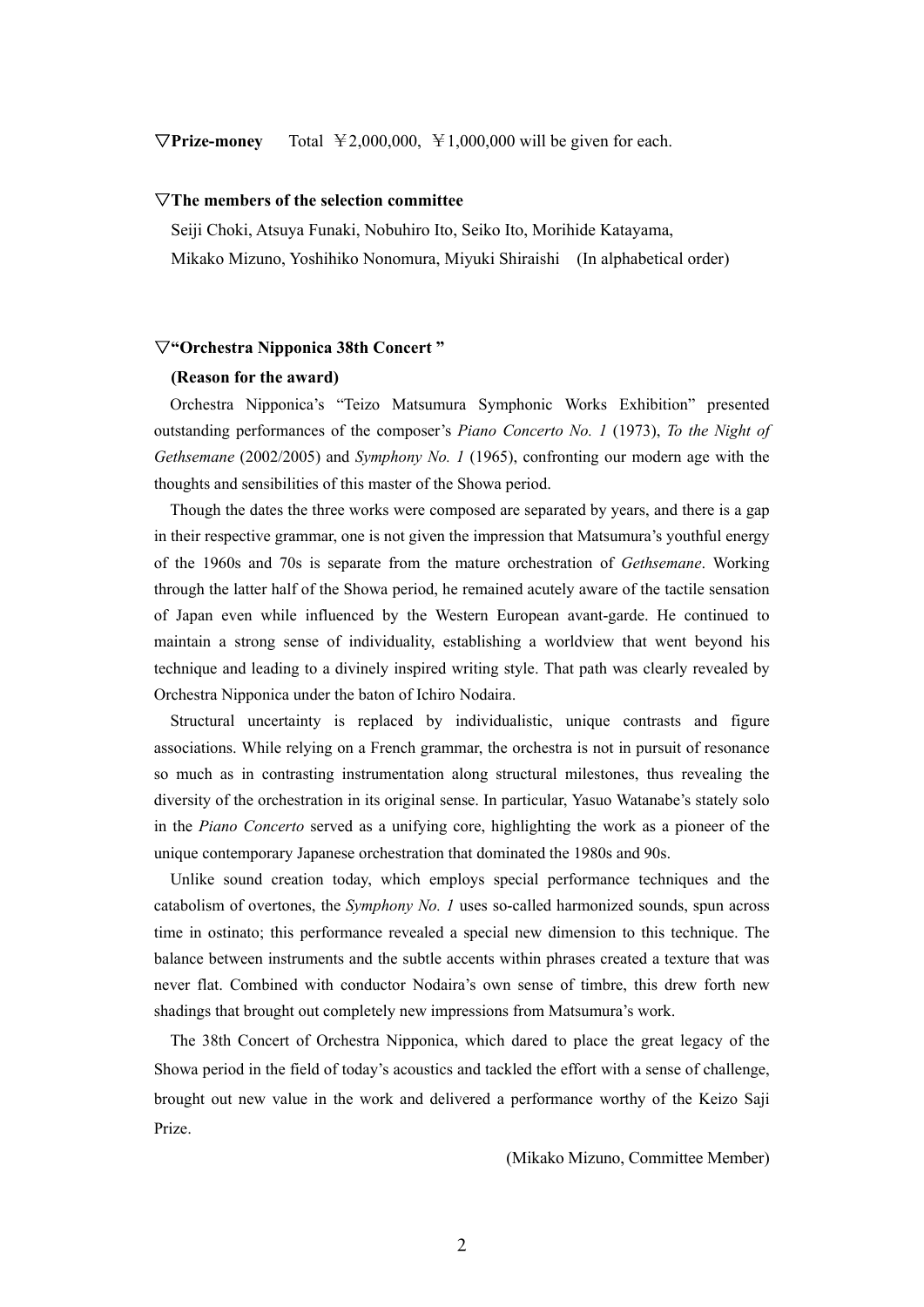## **(Outline)**

Title: Orchestra Nipponica 38th Concert

―Teizo Matsumura Symphonic Works Exhibition

Date:18th July 2021, 14:30

Venue: Kioi Hall, Chiyoda-ku, Tokyo

Program: Teizo Matsumura: Piano Concerto No. 1 (1973)

To the Night of Gethsemane (2002/2005)

Symphony No. 1 (1965)

Artists: Ichiro Nodaira, Conductor

Yasuo Watanabe, Piano

Orchestra Nipponica

Organized by Yasushi Akutagawa Memorial Orchestra Nipponica

# ▽**"Opera**《**Romeo will juliet**》**World Premiere"**

### **(Reason for the award)**

The opera 《*Romeo will Juliet*》, with libretto and music by Tomomi Adachi and directed by Satoshi Ago, premiered with soloist Maki Ota (soprano) and Gaku Yamada (guitar). Adachi, himself a performer who uses his voice, body, self-made instruments and electronic devices in his performances, used AI trained in Shakespeare's *Romeo and Juliet* to gather information about the original work from the internet and to generate a new text, which was then translated into Japanese to form the basic text of the opera. Through Adachi's reshuffling of the work, this methodology resulted in a completely new libretto for the opera even as, in the end, it relied on the original work. This is similar to the literary and theatrical methods used by the likes of James Joyce and Heiner Müller, who adapted original works to create new texts, but filtered through modern media--namely AI and the internet. In that sense, this production--together with Ago's direction, which references Beckett's *Happy Days* and intersects with the image of underground theater--can be given a solid place in the history of stage creation as a contemporary piece that makes the most of Shakespeare's work while reimagining it.

From the libretto, with its varied styles and loosely-knit, preposterous meanings, Ota used her versatile voice and vocal techniques to create a kaleidoscopic world of narration and song. Yamada, meanwhile, participated onstage, moving freely with superb technique between acoustic guitar, electric guitar and lute in response to Adachi's music, which traversed avant-pop, Renaissance lute music, the latest guitar techniques and avant-garde methods. The overall stage effect of the two was overwhelming to all who saw or heard the performance.

This performance is recognized as worthy of being awarded the 2021 Saji Keizo Prize based on its achievement in bringing together an overview of today's stage works from a